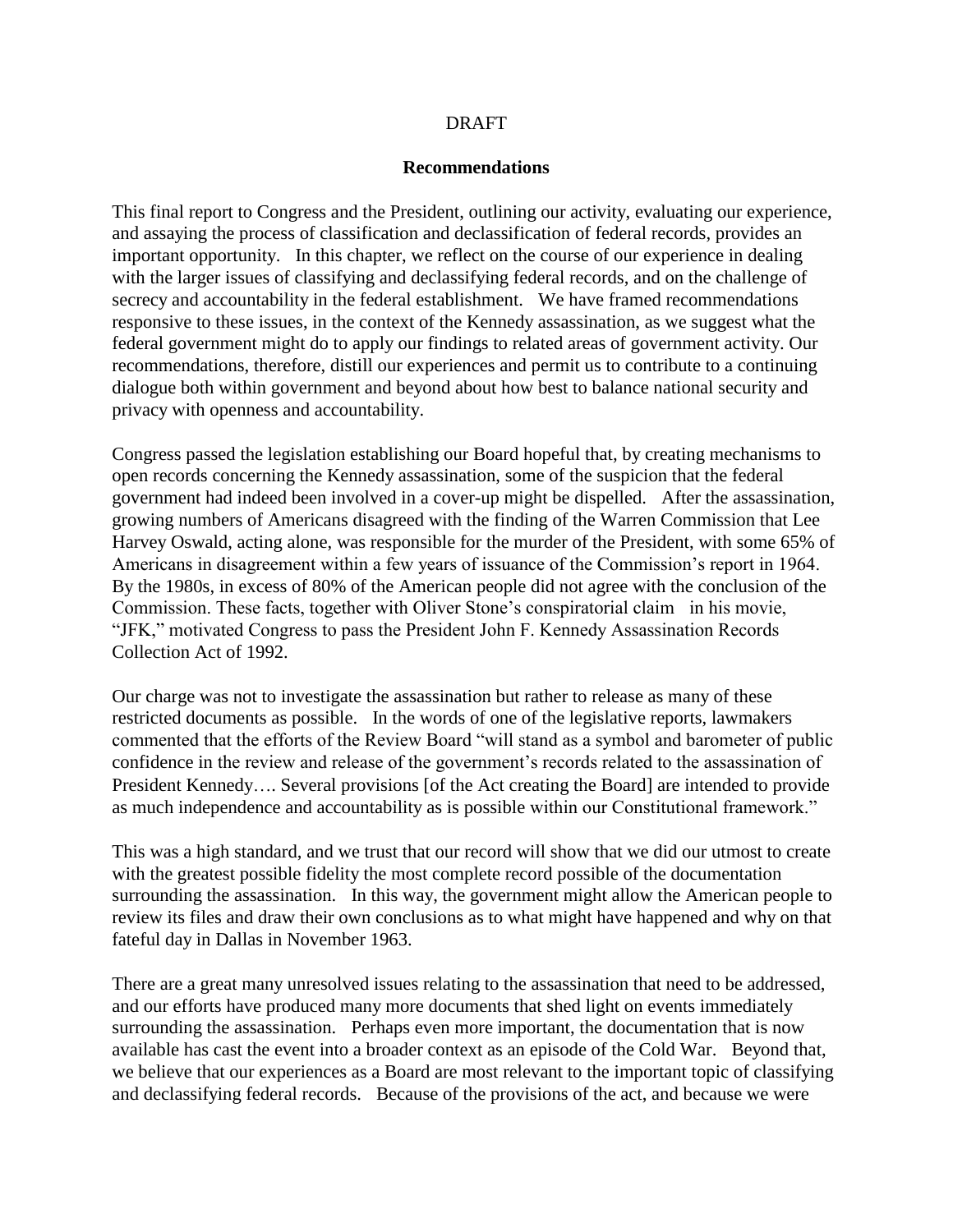able to take advantage of favorable circumstances (i.e., the end of the Cold War and the growing concern about the extent of secrecy in government), five private citizens and the staff that reviewed the records under our direction have had an impact on the manner in which the federal government has managed its restricted records.

Ultimately, it will be years before the work of the Review Board can be judged properly. The test will be in the scholarship that is generated by historians and other researchers who study the assembled documentation of the event and its aftermath. Does the historical record formed by the Board elicit confidence that the historical record is now reasonably complete? Will the documents released under the JFK Act lead to still other materials? Will the mass of assembled documentation formed in the Assassination Records Collection at the National Archives answer the questions posed by historians and others? Will the Board's compliance program inspire confidence that the agencies have produced all the relevant documentation that conforms to the Board definition of an "assassination record?"

There is no doubt that we have had a unique experience in declassifying federal records. *We were the first group of private citizens in American history to be assigned this responsibility.* Gradually, the Board review and determinations of documents, starting with our first formal vote in April 1995, developed precedents that have guided the staff in their review of documents and recommendations to the Board. The Board considered staff recommendations, often reaching decisions that reflected our commitment to the mandate of the legislation as well as our joint interest in developing the fullest possible historical record surrounding this tragic event.

At the same time, the Board determinations arising from this collaboration guided federal agency personnel who have increasingly used this information to facilitate their "consent releases" of many additional federal documents. There have been, of course, a variety of disagreements between the Review Board and the agencies, but the course of relations between the Review Board (staff and Board members alike) and the federal agencies has been characterized chiefly by growing mutual understanding and improved communication. Agency personnel have become increasingly aware that the responsible release of information can serve their interest and provide a positive use of their records. The information supplied through documents affords opportunity for evaluating agency accountability as well as demonstrating how policy mandates and Constitutional provisions were executed.

In keeping with the congressional desire that the Board's efforts might have an impact on public confidence in the federal government, the Board has sought to consult the public frequently by holding frequent public meetings and by conducting hearings (in Washington, Dallas, Boston, New Orleans, and Washington). In addition, we conducted two experts' conferences for the same general purpose and undertook to depose witnesses where the documentary records were inadequate or unclear (especially in the area of medical records). The hearings proved to be especially productive, directly leading, for example, to the donation to the JFK Collection of the personal papers of Warren Commission General Counsel J. Lee Rankin, as well as the papers of William Wegman, defense attorney for Jim Garrison. The records of the Louisiana Grand Jury that indicted Garrison were also added to the Collection, after a court battle with New Orleans District Attorney Harry Connick, Sr., that went all the way to the Supreme Court. The Board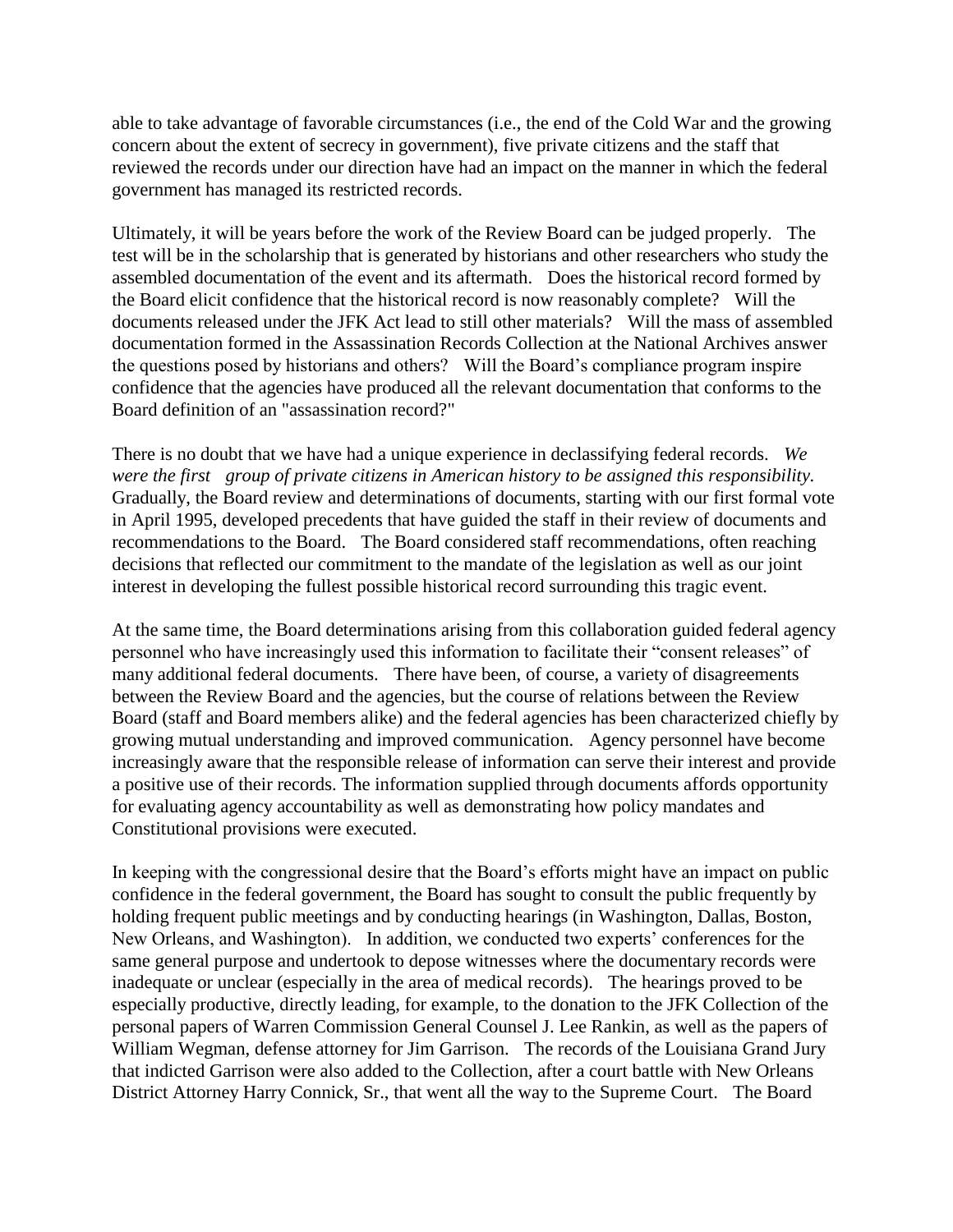also voted to make the famous Zapruder film—the ultimate assassination record—part of the Assassination Records Collection in the Archives. In addition, the Board has sought to conduct as much of its own business as possible in the open, applying to its own work the high standards that Congress set for it in releasing the records of others.

From the point at which the White House announced our respective nominations to the Review Board in the late summer of 1993 through to the end of the work of the Board, each of us has had contact with the public concerning the work of the Board. From the outset, it was apparent that there was a pattern in the responses of the various groups. First, the **federal agencies** themselves have gradually come to the realization that release of records in itself can be an opportunity for them to create a fuller record of their activity and effort as these related to the assassination. Second, the **assassination research community** has had an intense interest in our work, monitoring it closely, urging us to be aggressive in our effort, and quick to call us to account for perceived shortcomings. Third, the **community of professional historians** initially exhibited comparatively slight interest in our work, eventually paying attention when it began to gain access to records, especially those that shed light on the Cold War context in which the assassination was so obviously enmeshed. Fourth, the **general public** has been responsive to our activity primarily in terms of their evaluation of the work of the Warren Commission and its successors. Older Americans, those who reached adulthood prior to the Kennedy Presidency, tend to support the conclusions of the Commission; younger Americans, especially those not born at the time, are almost universal in their disagreement with the Commission's findings. For those who fall between these age groups, the event elicits controversy.

There were critics of our effort, those who believed that the "targeted declassification" effort of the Board not only interfered with the goal of systematic declassification as directed in the most recent Executive Order on the subject (12958), but was also too expensive. It is difficult, of course, to put a price tag on the nature of the information with which we were dealing, harder still to compare one method of declassification with that of another. Indeed, any meaningful approach to declassification will be multi-faceted, with different methods adopted for different circumstances. The circumstances of the assassination of President Kennedy and the response of the federal government to it have nurtured over the years suspicion and belief that the government may have conspired in the murder of its own leader. Our effort to release documentation should enable American citizens to draw their own conclusions. In that light, the total cost of this four-year project seems entirely appropriate. We have left to posterity a historical bequest that is truly invaluable.

Beyond that, our efforts have created precedent and identified tools that future researchers might employ with good effect. We hope that those in federal service will note that, in our experience of releasing classified federal documents, the Republic has not collapsed under the weight of threats to national security, that openness is itself a good, and that careful scrutiny of government actions can strengthen agencies and the process of governance, not weaken it. Perhaps there are or will be problems that might also best lend themselves to the extraordinary attention that a Review Board with powers similar to those that we enjoyed can provide. Formation of a historical record that can augment understanding of important events is central not only to openness and accountability but to democracy itself.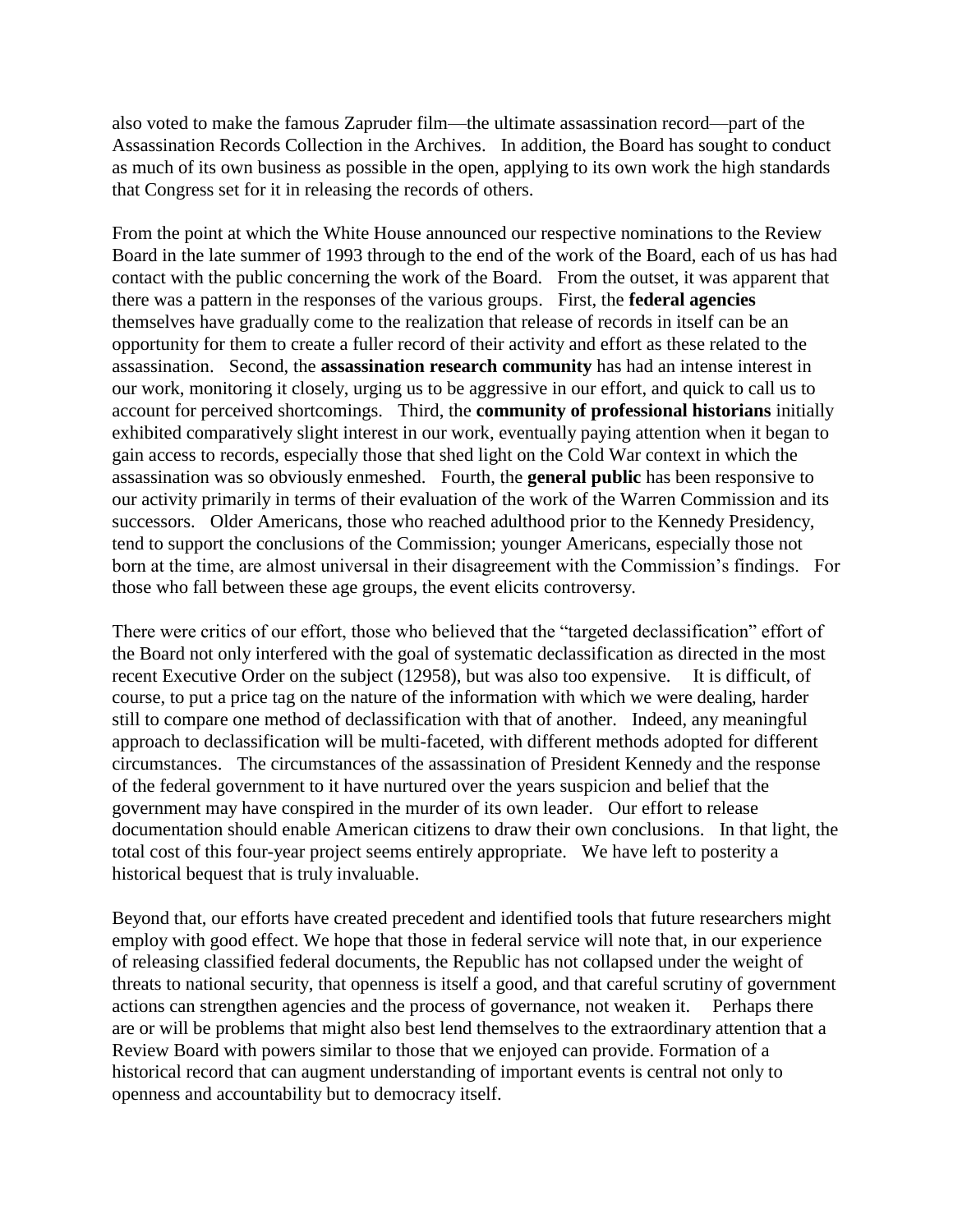Similarly, we believe that our effort represented a financial outlay that, while being significant, was also warranted by the result. We have augmented substantially the historical record by working with agencies whose records are intrinsically sensitive, not only increasing through exacting review the quantity of information available about the assassination, but also by providing substitute language in those cases where we voted to restrict access temporarily. The Act was designed to foster the confidence of the American people in its government by reducing the amount of secrecy concerning this event; we have worked hard to accomplish this goal, and we believe that our efforts have constituted an effective approach.

At an early stage of our work, one of our number commented that we should strive to accomplish as much as we could, to be remembered for what we attempted. Or, to paraphrase Robert Kennedy, we worked hard to insure that our reach continually exceeded our grasp. Surely, we did not always attain that standard, but we did strive to contribute to what we hope will be a continuing effort to create the best possible historical record concerning the assassination.

In fulfilling the congressional mandate, we have framed recommendations that reflect our experience and pose guidance for those who wish to capitalize on that experience to further reform the process of classification and declassification of federal documents. We recognize that our project represents but one approach to declassification, one whose activity was designed to review sensitive records concerning a controversial event. Accordingly, we recommend the following:

#### **Future declassification initiatives concerning controversial events must depend on a genuinely independent body that reviews documents.**

The independence of the Board started with the juridical idea that the Review Board was in fact an independent executive agency with powers conferred on it through its enabling legislation. This independence was consequently as political as it was legal, thereby facilitating our dealing with the agencies, as did the precepts included by the Congress in the legislation. As a group of five outsiders, heretofore uninvolved in previous investigations or research concerning the assassination, but trained in historical, archival, and legal issues that are central to the records of the assassination, we collectively brought to our work a perspective framed by professional training and experience.

The JFK Assassination Records Collection Act created both by the legislation (mandating that JFK assassination records be transferred to the Archives) and the Board (charged to review everything that the agencies felt they couldn't release) led to the formation of a collection of over four million pages of records. This daunting mass of records concerning this traumatic event and featuring such sensitive records stands as testimony not only to the centrality of the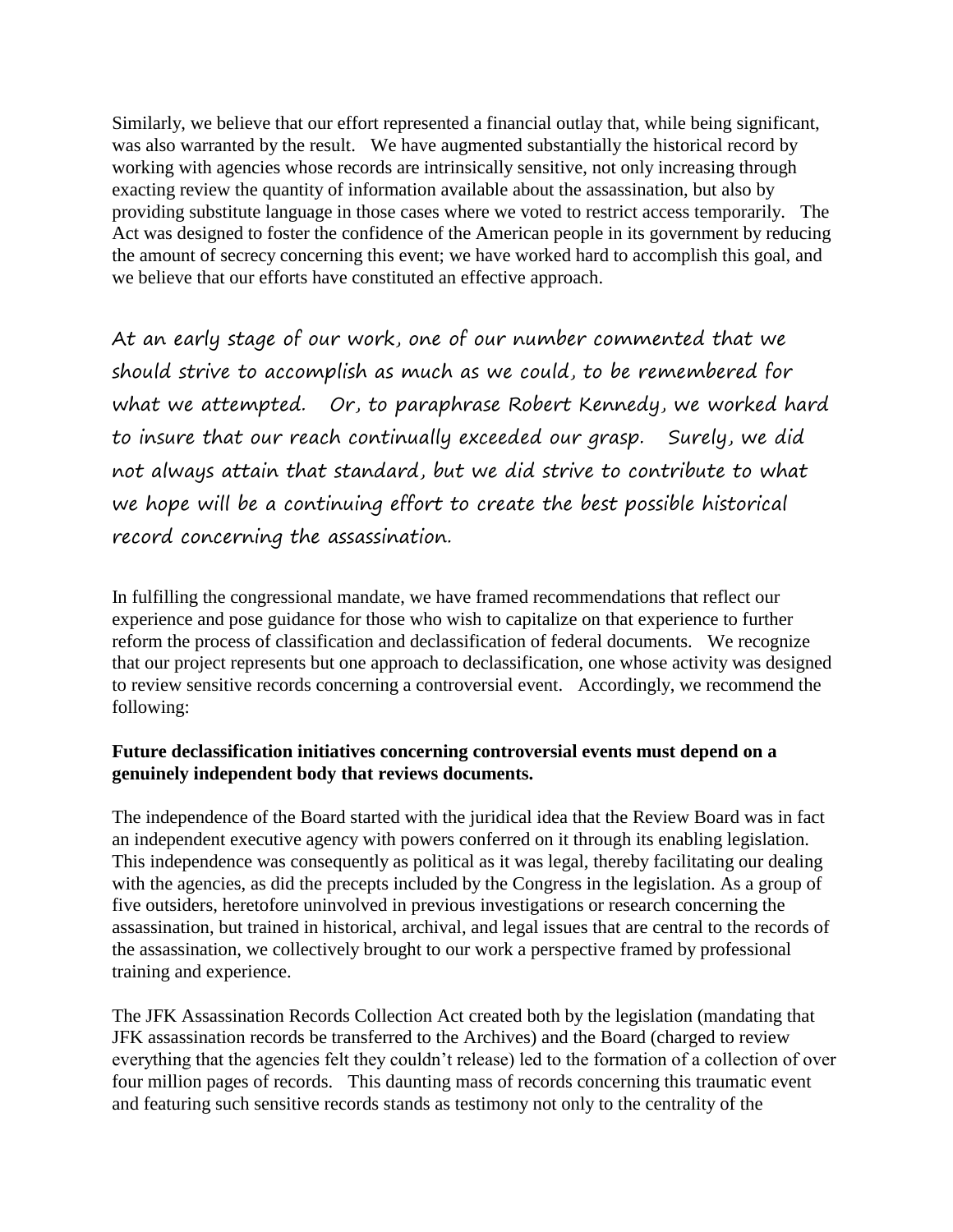assassination as an event, but it also gives witness to the problem of so many federal records being classified. An open and accountable form of governance requires that this volume of secret documentation be reduced. The independence of any group charged to declassify records is a key attribute.

# **1. Serious, sustained effort to declassify federal documents will require congressional legislation with clear standards of access, an enforceable review and appeals process, and a budget appropriate to implement the legislation.**

The President John F. Kennedy Assassination Records Collection Act set admirable and effective standards through its precepts of "presumption to disclosure" for releasing records and "clear and convincing evidence of harm" in restricting them. Both standards have guided the Board in its action, and we urge that these standards be rigorously applied to other efforts to declassify federal records. The discerning enumeration in the Act of criteria for sustaining restricted access creates an obligation both for the Review Board and the agencies to apply these criteria to the many situations reported in the documents. These criteria for sustaining restrictions, especially that of "clear and convincing evidence of harm," provide a very important focus and disciplined way of thinking about federal records and the information they often contain.

There were other powers conferred on the Board by the Act that were central to the exercise of our duties. The agencies could challenge our decisions only by appealing our recommendations to the President who had the "non-delegable" responsibility to decide them. This stringent provision raised our declassification activity to a threshold level that prompted the agencies to weigh the ramifications of any appeal that perforce expended valuable political capital.

These standards have been a central consideration in guiding the work of the Board. Its importance cannot be overlooked, and the pervading influence of the standards was consistently reflected in our deliberations. In balancing the public interest and privacy rights, the Board voted consistently that the precept of a "presumption to disclosure" prevailed in every case where we believed that there was salient information relative to the assassination.

Our relations with the agencies often faltered over the "clear and convincing evidence of harm" standard. This was not only a new criterion for them, but it placed the burden on them to explain why a document should remain shrouded in secrecy. This occasioned conflict and misunderstanding, especially as the agencies complained that satisfying the test entailed unwarranted expenditure of funds for which they were hard-pressed. The Board, however, insisted on adherence to the legislative provisions, and the agencies ultimately learned, in general, how to satisfy the Board's expectations.

While reviewing records, we observed that our relations with the agencies followed a remarkably similar course. Initially, we found that they sent public relations and declassification staff to participate in our meetings, to advise us of their effort in trying to fulfill the goals of the legislation, and to assure us that their policies pertaining to restricting access to federal documents were based on tried and true concepts of "national security" and " individual privacy." Essentially, we were asked to trust their judgment and to understand how these important twin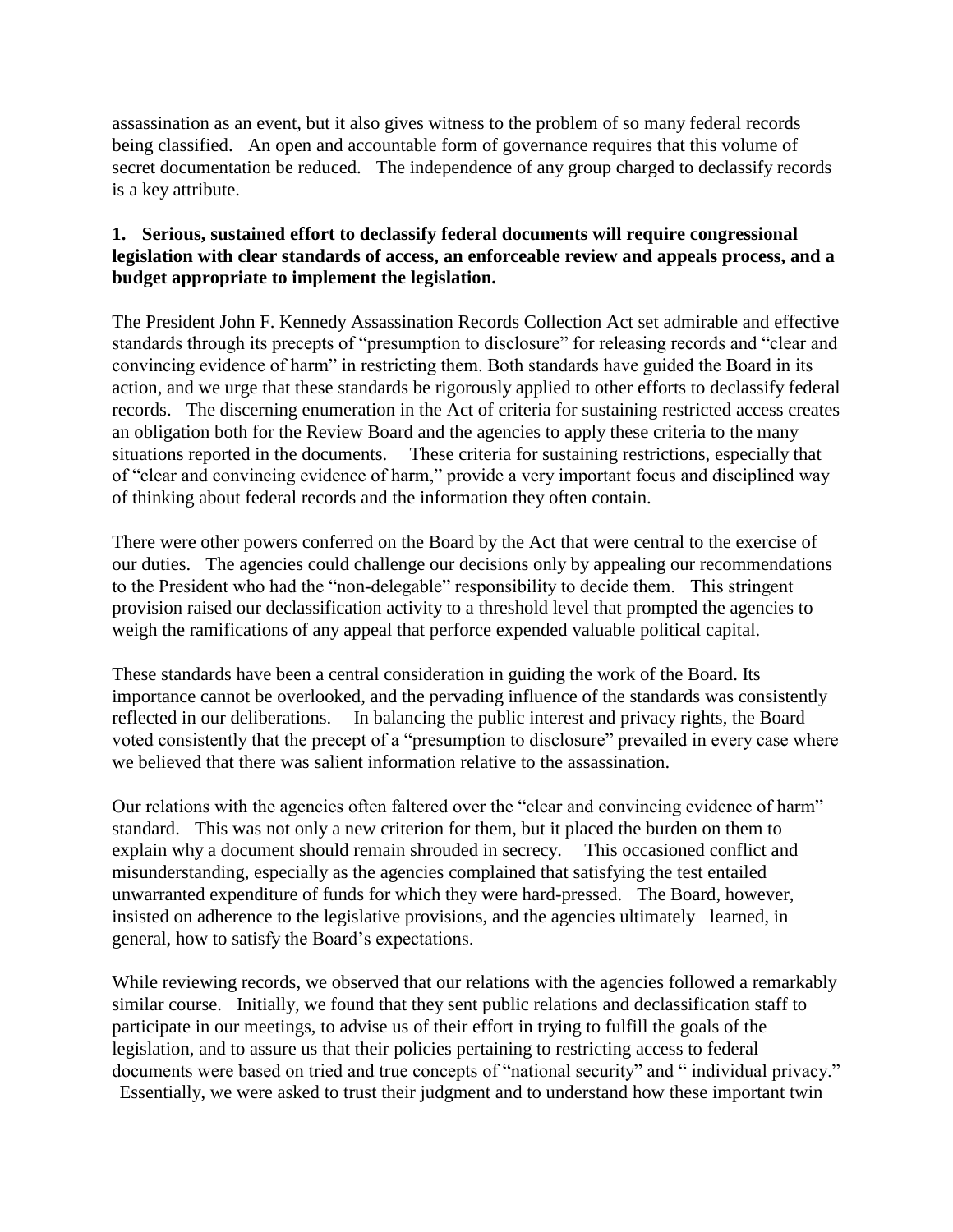concepts informed their work. It is also the case that the agencies initially approached the mandate of the Act as they would a FOIA request. They soon learned—with the prompting of Review Board staff—that the provisions of the JFK Act were different and that a change in response was necessary to meet the higher standard to sustain restricted access. As this process moved forward, the agencies invariably bringing operations personnel into the discussions.

Fortunately, the JFK Act contained specific criteria stating that the agencies had to produce "clear and convincing evidence of harm" if redactions were to be sustained. This standard is difficult to achieve for records thirty-five years old, and the agencies faced time-consuming—and expensive—procedures in order to meet that standard. Where the agencies demonstrated that agents or informants, for example, faced danger (organized crime informants living in the same city as they had back then, for example), we voted to sustain not releasing their names, but used the substitute language provision of the statute.

Moreover, the Act provided sufficient funds for the Board to hire staff to undertake its work. We were fortunate to recruit talented, loyal, and dedicated colleagues, with whom we worked to fulfill the Board's mission. Our accomplishment is, in a direct way, that of our staff, and we record our debt to them with gratitude. (Other federal declassification efforts, especially that at the Archives, badly need substantially more resources if they are successfully to accomplish their mandates.) The work of our staff shows what adequate funding can achieve.

# **1. The Review Board "common law" of decisions, formed in the context of a "presumption of disclosure" and the "clear and convincing" evidence of harm criteria, should be applied to future declassification efforts. Perhaps parts of this "common law" might be codified to provide further guidance for declassifying federal records.**

In undertaking our work, we were, of course, guided by the legislation and its provisions. The Congressional standards of a "presumption of disclosure" in the release of documents and that of "clear and convincing evidence of harm" in sustaining restricted access were guiding beacons in the work that we did. We were aggressive in employing both standards, much to the initial discomfort of agency personnel. As the issues were confronted and the standards applied, however, the application of these principles became gradually more apparent, and the public policy wisdom reflected in these unprecedented precepts became more evident.

As stated earlier, Congress wished the Board to become through its activity a symbol and barometer of public confidence in the review and release of the government's records related to the assassination of President Kennedy. This release was designed to enhance openness and accountability in the federal government, especially since previous behavior had contradicted those qualities. At the outset, we made slow progress in resolving these matters.

Our approach was to discuss the records in seminar-like sessions, working to frame guidance by which our staff might then process records and relay our guidance to the agency staff with whom they were working. The experience of the Board in undertaking its legislative mandate was initially complicated by some disagreement as Board members sought first to understand the documents and then to find ways to reach common ground on issues such as privacy and liaison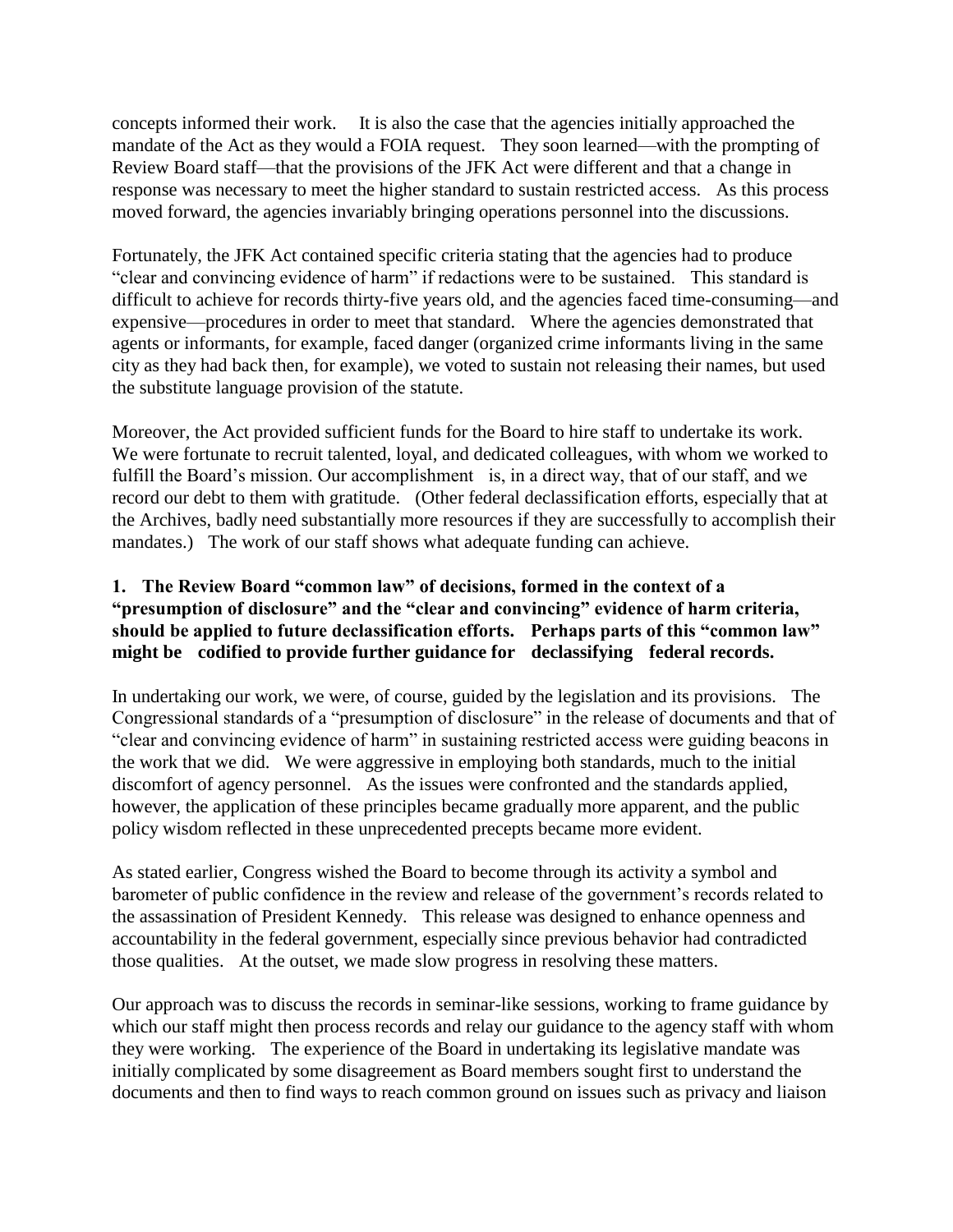relationships, especially in documents that outlined relations between the U. S. government and its allies. Board members engaged in some spirited discussion as we struggled to frame an approach to records containing these and other attributes. But the differences among Board members ultimately proved to concern tone and emphasis more than substance. In time, the body of decision-making began to grow, and with it a kind of "common law." When there were disagreements between the Review Board and agency staff, we conducted meetings designed to identify common ground. Initial wariness and some misunderstanding gradually yielded to more trusting and productive effort to process records.

In the course of our work, it became apparent that there were a great many documents that shared common characteristics. The names of agents and informants, crypts, digraphs, the location of CIA stations abroad, and other numerical data used to identify documents, recurred constantly in the documents that we reviewed, and helped form the Review Board "common law" about how to treat redacted information in federal documents. As the effort to release federal documents presses forward on other fronts, we believe that there are common ways of handling these categories of information, so that similar substitute language may be provided, and there might also be consensus concerning how long the information needs to be restricted. Handling restricted documents by adopting common substitute language as appropriate will also enhance the efficiency of the review, lowering unit costs for processing documents in the process.

Codification of this nature would seem to allow restricted access to some of this information, and yet still indicate to researchers and other citizens what kind of identifying information had been withheld and for how long. The idea of substitute language for critical pieces of redacted information, together with less sweeping and more discerning application of what is to be withheld, offers a promising way of limiting the volume of restricted information in federal documents.

# **4. Future declassification efforts should recognize the shortcomings of the JFK Act and work to avoid them.**

If the legislation passed by Congress represented a milestone in articulating useful principles by which to review classified records, there were also shortcomings in the Act that we present here in order to guide future declassification efforts of controversial events:

- the timetable laid out for us to accomplish our work was overly optimistic and required us to play "catch up" even before we started;
- **the provision that we could not hire those who were currently working for the government** seemed unduly restrictive, and obliged us to undertake costly and time-consuming security checks for each of our employees (for whom security clearances were, of course, central to their work with classified documents);
- $\blacksquare$  there is uncertainty in the Act about the status of openings that will occur after expiration of the statute, and whether any further appeals by agencies might be permitted, and, if so, who would represent the interest of openness;
- the sunset provision in our legislation undermined the careful review and disposition of records that the Congress sought. We lost critical staff in the final phases of our activities because they had to seek job security for themselves and their families.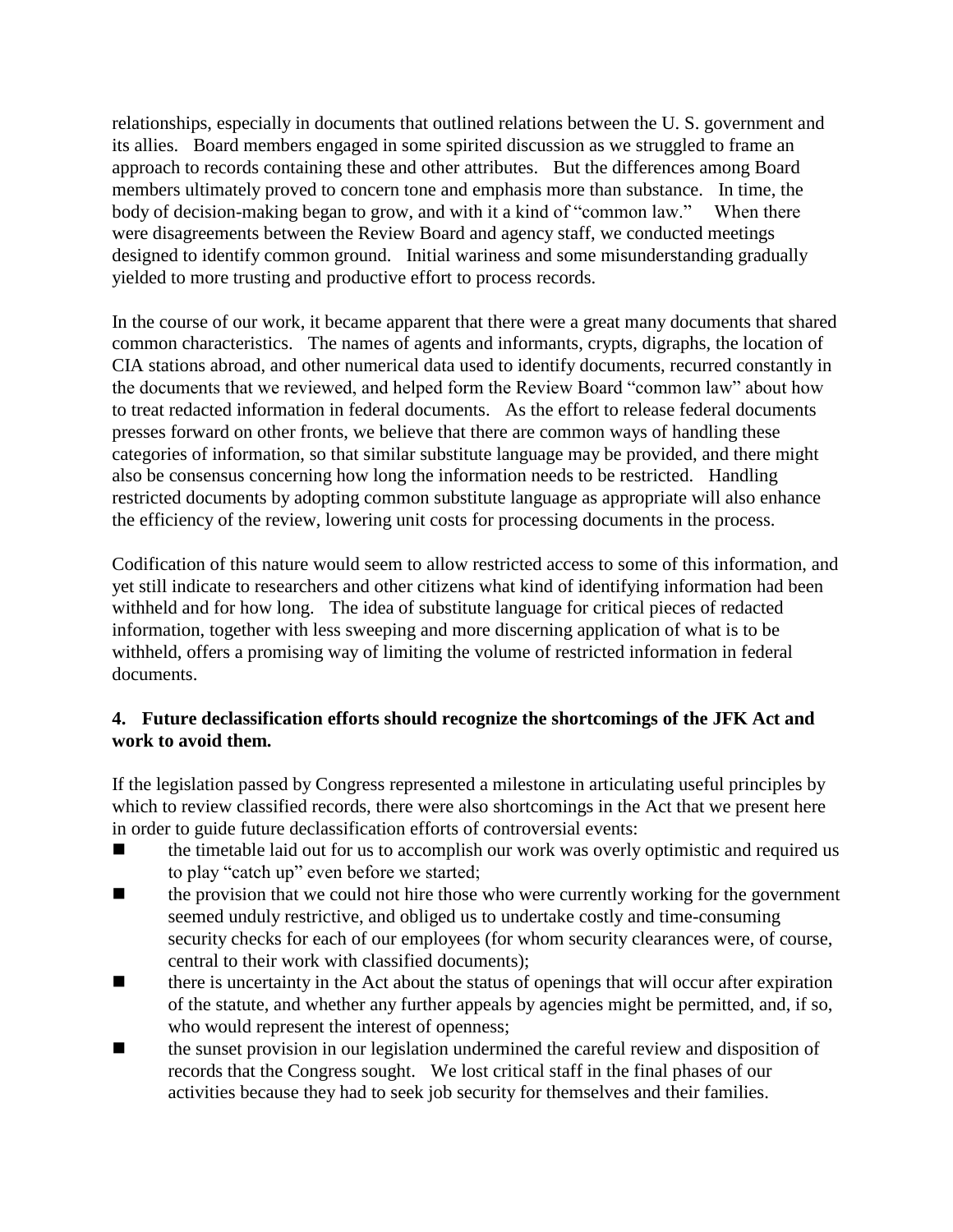Moreover, a government entity, such as the President's Foreign Intelligence Advisory Board (PFIAB), which was not inclined to cooperate with us, could simply try to wait us out. A more open-ended provision, in which the Board, supervised by its Congressional Oversight Committee and the Office of Management and Budget, would declare its progress, but not set a termination date until there was agreement that the successful completion of our mandate was about to be successfully realized, would seem a desirable outcome;

■ if there were some mechanism, perhaps some type of preferred status in the Office of Personnel Management, by which staff might be assisted in their efforts to find other jobs, that, too, would be welcome. Anything that could facilitate the job security of staff working in term appointments obviously would enable them to stay focused on the work at hand, not worrying over their future job security.

We submit that future legislation concerning the opening of restricted federal records should review carefully these provisions and take steps to insure that those problems are satisfactorily resolved.

# **1. The problem of referrals for "third party equities" (classified information of one agency appearing in a document of another) must be addressed in future declassification activities by convening representatives of all agencies with interests in selected groups of important documents, and referring information to one another all at once. A second, complementary approach establishes uniform substitute language as z means of dealing with certain categories of recurring sensitive equities.**

The practice of extensive classification of government documents has created a jungle of secrecy in which agencies are protective of one another's prerogatives, meticulously referring records to the originating agency in all cases. The frequency of this occurrence has had a substantial impact on the rate and pace of release of such information. It is not surprising that such information, especially among law enforcement and intelligence agencies, is shared extensively. One consequence of this sharing is that one agency's restricted information is often found in another's files. When this occurs, the agency creating the information must agree to its release by another agency. Such equities are expensive to search and release.

The Review Board staff developed an effective means of mitigating these referrals by convening on occasion (as occurred at the Kennedy Library with documents relating to Cuba) representatives of agencies with interests in the documents so that a group of documents might be collectively declassified at once, with representatives there to sign off on the specific interests associated with each agency. A second means of easing this problem might be to develop a uniform means (perhaps through substitute language that could be agreed to beforehand) of dealing with certain recurring categories of sensitive information.

## **1. Future declassification efforts, particularly those entailing a search for records, should incorporate a compliance program as an effective means of eliciting full cooperation in the search for records.**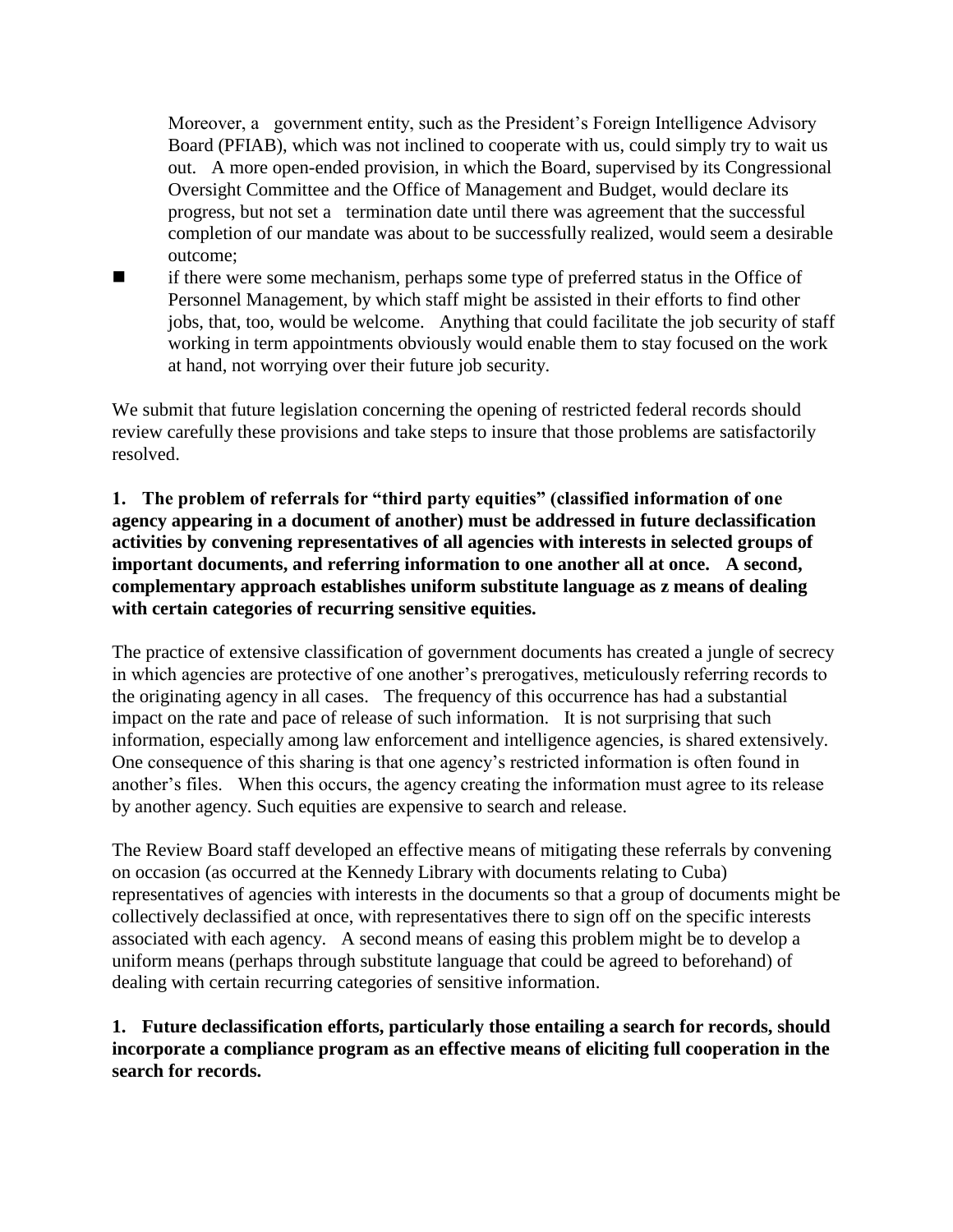The Review Board compliance program was established to ensure that all federal agencies holding assassination records would warrant under oath that every reasonable effort had been made to identify assassination records, following the definition of records as set by the Board and published in the *Federal Register*, and that such records had been made available for review by the Board. Throughout our work, we have been concerned that critical records might have been withheld from our scrutiny and that we have not secured all that was "out there." It is all too easy to imagine that agencies and agency personnel not inclined to cooperate might simply have waited us out, using our sunset provision against us by waiting for it to take effect, thereby ending the need to cooperate at all since we would no longer exist.

Our solution to this concern was to develop a compliance program whereby each agency had to designate a "compliance officer" to warrant, under oath and pain of perjury, that records had been diligently searched for and turned over to the Board for review and/or release to the National Archives. This program entails a detailed review (overseen by Review Board staff) of the effort undertaken by each agency in pursuit of such records and constitutes a record to guide future researchers in terms of what assassination records were actually uncovered. The program is also intended to be forward-looking, so that the agencies will continue to follow the provisions of the Act after the Board passes out of existence.

**1. To ensure that the provisions of the JFK Act are exercised after the Review Board passes out of existence, it is essential that** *the National Archives have:* 

**a) the authority and means to continue to implement Board decisions,** 

**b) that an appeals procedure be developed that puts the burden for preventing access on the agencies, and that** 

**c) the professional and public interest warrants the creation of joint oversight group (composed of representatives of the four organizations that originally nominated individuals to serve on the Review Board ) to facilitate the continuing execution of the provisions of the JFK Act.**

The creation of the President John F. Kennedy Assassination Records Collection at the National Archives has created a large collection undergoing intense use by researchers. Having created this national research resource, Congress should ensure that the National Archives receives the additional resources necessary to manage this collection responsibly, and that it is also be given the authority to administer the provisions of the original act as passed by Congress. We recommend that a Memorandum of Understanding be negotiated among the National Archives, the FBI, and the CIA that would establish a common agreement on how to resolve some of the issues concerning the extensive assassination records of these two agencies, especially insofar as additional records will still be coming to the Archives and additional releases of documents are scheduled to take place after the dissolution of the Review Board. The formation of liaison group composed of individuals from the professional organizations that originally nominated members for the Review Board to oversee implementation of the provisions of the JFK Act would ensure the continuing representation of the public interest by those trained to understand the historical, archival, and legal issues that inhere in these records.

## **1. The Review Board model could be applied in certain extraordinary circumstances**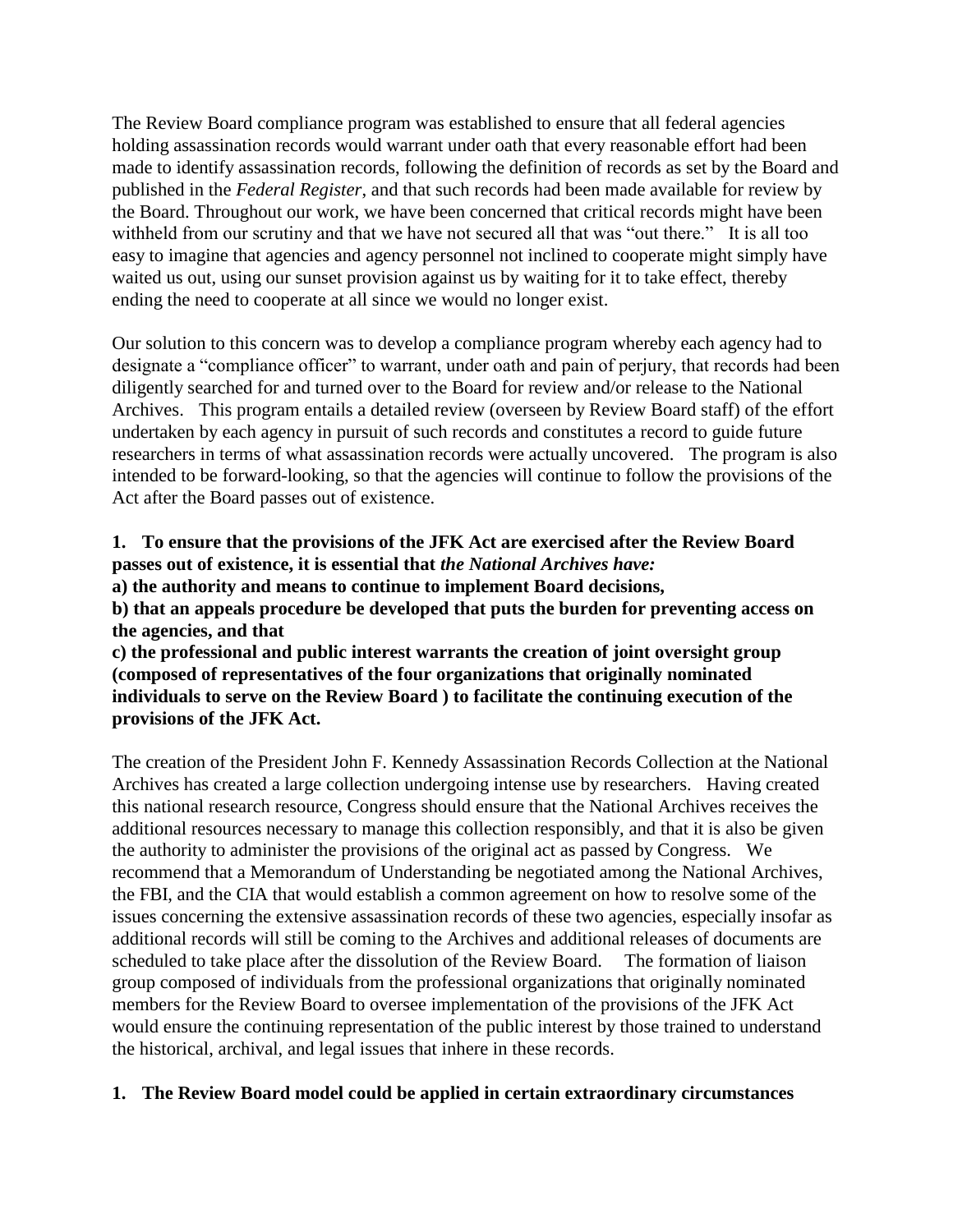**(such as, for example, the U.S. entry into World War II or perhaps in the war in Vietnam) where continuing controversy concerning government actions has been most acute and where an aggressive effort to release all "reasonably related" federal records would serve usefully to enhance historical understanding of the event.**

The public stake in creating a mechanism such as the Review Board to inform American citizens of the details of some of the most controversial events in American history is clear. Moreover, the release of documents enables citizens to form their own views of events, to evaluate the actions of elected and appointed officials, and to hold them to account. There will not be a large number of such events, but there must be procedures grounded in experience that might be used to uncover the truth when these events, tragic as most of them are, occur. The provisions of the JFK Act have fostered the release of such documents, and the Board's experience demonstrates that similar legislation (especially with some of the remedies discussed above) would be successful in the future.

**1. Both the Freedom of Information Act (FOIA) and Executive Order 12958 should be strengthened, the former to narrow the categories of information automatically excluded from disclosure, the latter to add "independent oversight" to the process of "review" when agency heads decide that records in their units should be excluded from release. In addition, declassification efforts must be guided by a resolve to limit the period of time for which records might be classified, and, in both cases, substitute language must be used for all restrictions.**

Despite the sound public policy goals encompassed in both the Freedom of Information Act (FOIA) and the most recent Executive Order (12958), both of these measures fall short of their goal, as witnessed by the inability of researchers to use these measures to release assassination records. The categories of exclusion are far too broad in the case of FOIA to constitute a meaningful program of opening restricted federal records, and the succession of Executive Orders issued since the FOIA legislation more than twenty years ago reflects the same problem. The most recent Executive Order also fails by not creating for the federal agencies an "oversight" procedure to ensure that the decisions concerning access to agency records made by that agency's head will be independently reviewed. The mandate to release must become internalized in the agencies and penalties for secrecy must rival in consequence those for unauthorized release of national security information.

The mandate of the Review Board, underscored by powers conferred in its legislation and further aided by an adequate appropriation, exceeds what the FOIA legislation and Executive Orders can accomplish because the Review Board has the authority and resources to both review and release. Proponents of the Freedom of Information Act and declassification via Executive Order would benefit from consulting the JFK Act to identify how best to augment the resources and authority

of those measures.

## **1. A federal classification policy that substantially:**

**limits the number of those in government who can actually classify federal documents, restricts the number of categories by which documents might be classified,**